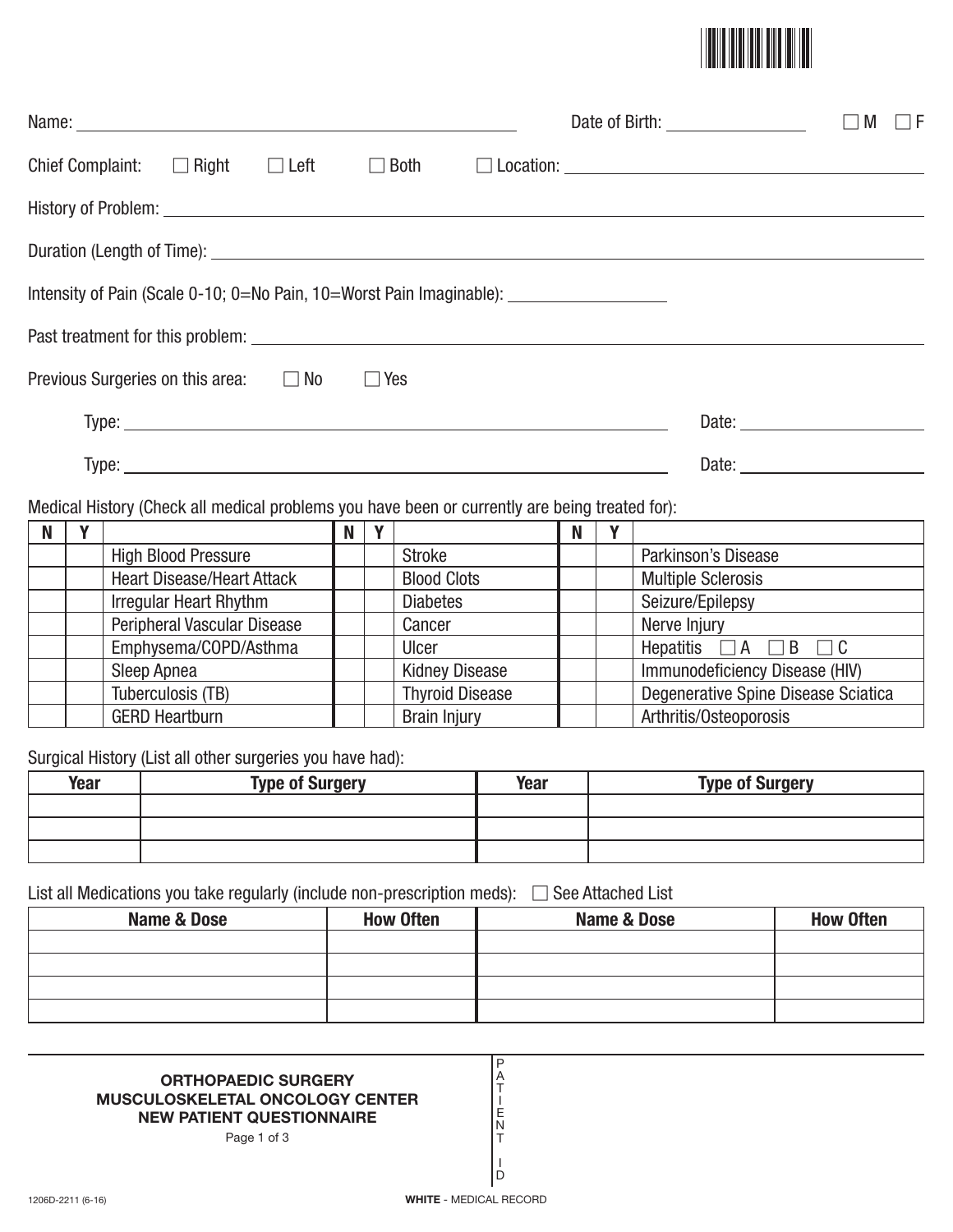Allergies:  $\Box$  No  $\Box$ If yes, please list medication and reaction to it below:

| <b>Medication</b> | <b>Donotion</b> | <b>Medication</b> | <b>Penotion</b><br>neacuon |
|-------------------|-----------------|-------------------|----------------------------|
|                   |                 |                   |                            |
|                   |                 |                   |                            |

Complications (Check and explain any complications you have had after any of your surgeries):

| Infection: |                             | Pneumonia:              |
|------------|-----------------------------|-------------------------|
| Bleeding:  |                             | Lung Problems:          |
|            | <b>Blood Clot:</b>          | Severe Nausea/Vomiting: |
|            | <b>Anesthesia Reaction:</b> | Other:                  |

Social History:

| Occupation: _____________                                                                                                                   |                                  | $\Box$ Full Time $\Box$ Part $\Box$ Retired |
|---------------------------------------------------------------------------------------------------------------------------------------------|----------------------------------|---------------------------------------------|
| Do you drink alcohol? $\Box$ No $\Box$ Yes If yes, how much? $\Box$ 1-5 $\Box$ 6-10 $\Box$ 11-15 $\Box$ 16-20 $\Box$ 20 or more drinks/week |                                  |                                             |
| Do you currently smoke? $\Box$ No $\Box$ Yes                                                                                                |                                  |                                             |
| Did you ever smoke? $\Box$ No $\Box$ Yes                                                                                                    | If yes, number of packs per day: | For ______ years Year quit: ______          |
|                                                                                                                                             |                                  |                                             |

## Review of Symptoms (Check any recent/current problems, check symptoms or write in other):

| N | Y | <b>System</b>             | <b>Symptoms/Problems</b>                                                        | <b>Other</b> |
|---|---|---------------------------|---------------------------------------------------------------------------------|--------------|
|   |   | General                   | $\Box$ Fever, $\Box$ Unexplained Weight Loss/Gain, $\Box$ Weakness              |              |
|   |   | Eyes/Vision               | $\Box$ Glasses, $\Box$ Blurred, $\Box$ Double, $\Box$ Dry Eyes                  |              |
|   |   | Ears, Nose, Throat, Mouth | $\Box$ Vertigo, $\Box$ Sinusitis, $\Box$ Hoarseness, $\Box$ Loss of Hearing     |              |
|   |   | Heart                     | $\Box$ Chest Pain, $\Box$ Murmurs, $\Box$ Palpitations, $\Box$ Irregular Rhythm |              |
|   |   | Lung                      | $\Box$ Short of Breath, $\Box$ Asthma, $\Box$ Cough, $\Box$ Wheezing            |              |
|   |   | Circulation               | Blood Clots, $\Box$ Swelling, $\Box$ Claudication, $\Box$ Varicosities          |              |
|   |   | <b>Digestive Tract</b>    | Diarrhea, $\Box$ Constipation, $\Box$ Ulcers, $\Box$ GERD, $\Box$ Pain          |              |
|   |   | Kidney/Urinary            | $\Box$ Stones, $\Box$ Burning, $\Box$ Itching, $\Box$ Bleeding                  |              |
|   |   | Skin/Breast               | $\Box$ Rash, Lump, $\Box$ Itching, $\Box$ Hair or Nails Change                  |              |
|   |   | Endocrine                 | Excess Thirst, $\Box$ Decreased Energy, $\Box$ Diabetes                         |              |
|   |   | Neurologic                | Balance, $\Box$ Numbness/Tingling, $\Box$ Seizure, $\Box$ Tremor                |              |
|   |   | Psychiatric               | Depressions, $\Box$ Anxiety, $\Box$ Sleep Disorder                              |              |
|   |   | Blood/Lymph               | Bleeding Problems, $\Box$ Easy Bruising, $\Box$ Transfusion                     |              |
|   |   | Musculoskeletal           | $\Box$ Fracture, $\Box$ Arthritis, $\Box$ Motion Loss, $\Box$ Cramps/Spasms     |              |

## **ORTHOPAEDIC SURGERY MUSCULOSKELETAL ONCOLOGY CENTER NEW PATIENT QUESTIONNAIRE**

Page 2 of 3

I D

P